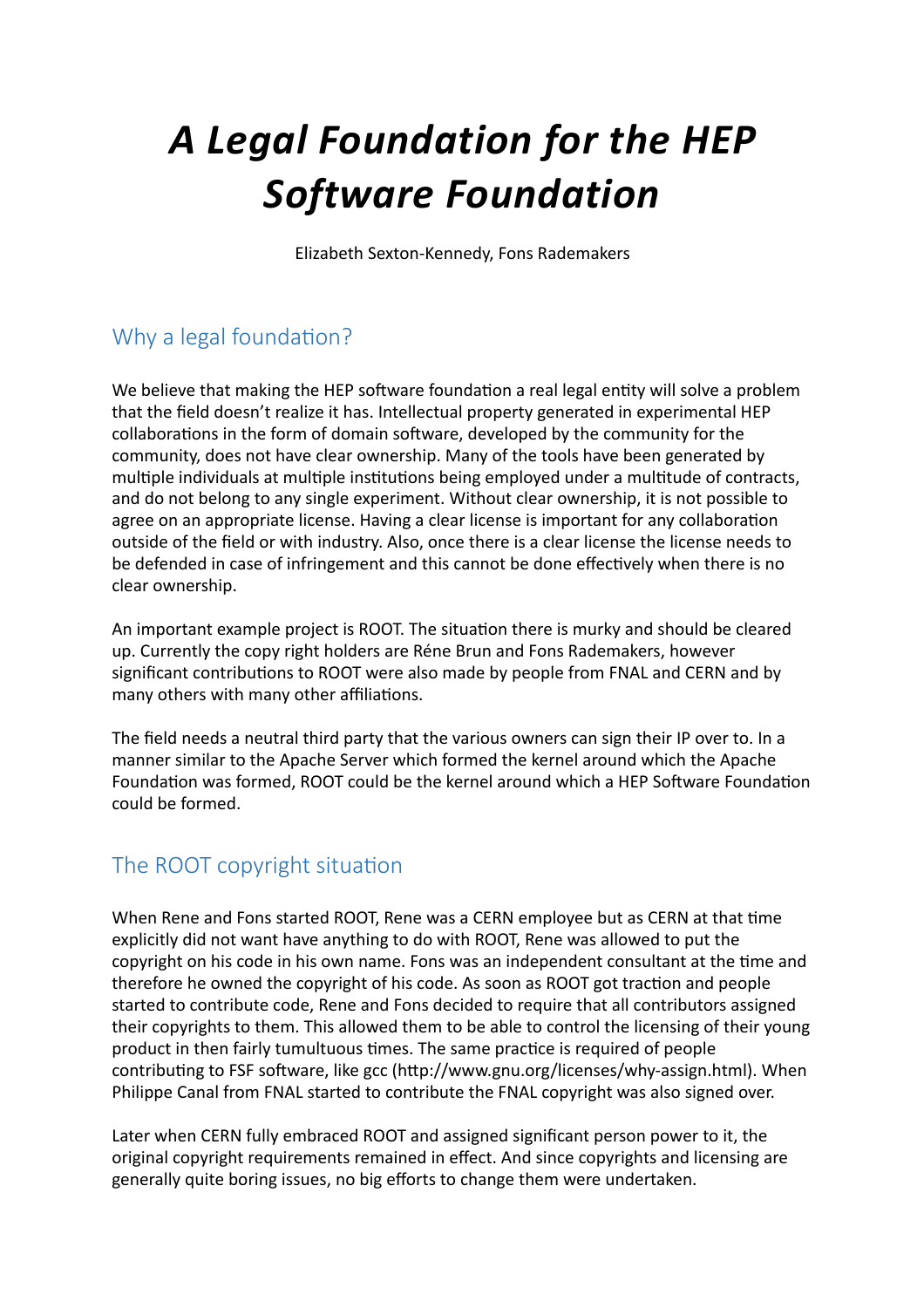ROOT currently is being made available under the LGPLv2 license, which is quite more liberal than the original ROOT license, which has been changed twice in the lifetime of the project. Having had to contact several hundred's of copyright holders this would have been a quite daunting task.

A legal foundation would finally allow the regularization of the ROOT situation by having Rene and Fons donate their copyright to the foundation. As the board of the foundation will be staffed by members of the different HEP organizations, all would indirectly retain part of the ownership.

## The benefits of a legal foundation

The technical program of the HSF, already described in many different documents, does not have to be changed by making the HSF a legal foundation. However, having a legal foundation for the HSF would give it a number of additional benefits.

#### IP management

The HSF will be able to defend in court any license infringement on any product of which it owns the IP. Also it can provide protection against patent violation claims.

#### Finding sponsors

The HSF could try to find sponsorship for its projects from private companies. Having a legal framework will also make it easy for these companies to donate as there is a legal partner they can do business with.

#### Evangelizing

The HSF could go out and evangelize the different products and projects it manages. This evangelizing will allow the spreading of the HEP software to a much wider community, well beyond the typical HEP users. The more users, the more potential contributors, the better the products typically will become. Also when the products are better known and more popular the more chance there is for sponsors to be interested.

## The disadvantages of a legal foundation

The initial disadvantage of going for a legal foundation would be the overhead of setting up the legal framework and creating the foundation. Also the involvement of the management hierarchy up to the organizations directors might be required to sign the foundation's founding papers.